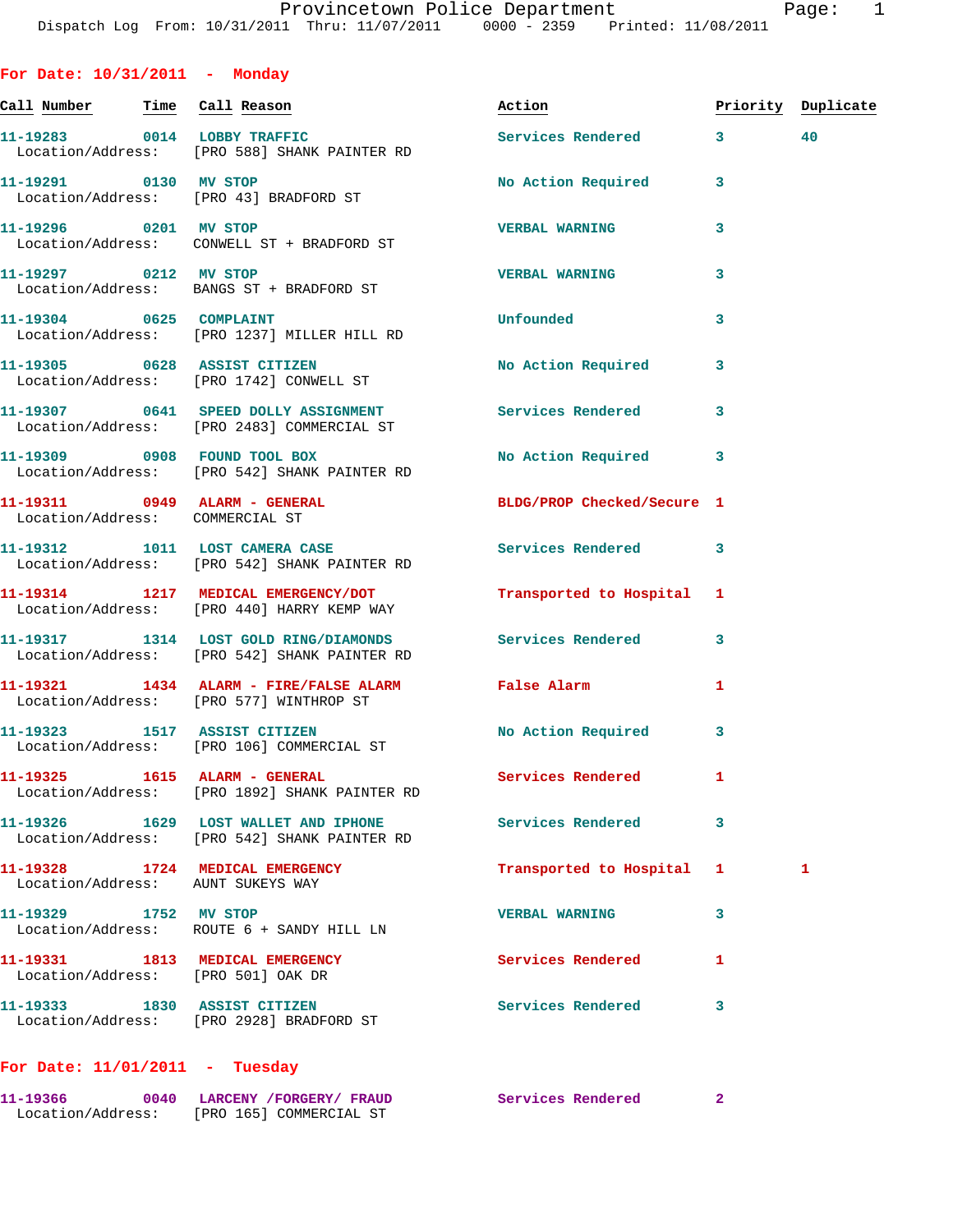|                                                               | Provincetown Police Department The Page: 2<br>Dispatch Log From: 10/31/2011 Thru: 11/07/2011 0000 - 2359 Printed: 11/08/2011 |                            |              |  |
|---------------------------------------------------------------|------------------------------------------------------------------------------------------------------------------------------|----------------------------|--------------|--|
|                                                               | Location/Address: SHANK PAINTER RD + CONWELL ST                                                                              |                            | 3            |  |
| 11-19370 0215 MV STOP<br>Location/Address: ROUTE 6            |                                                                                                                              | <b>VERBAL WARNING</b>      | $\mathbf{3}$ |  |
|                                                               | 11-19374     0240   LOBBY TRAFFIC<br>Location/Address:   [PRO 542] SHANK PAINTER RD                                          | Services Rendered 3        | 38           |  |
| 11-19375 0246 MV STOP<br>Location/Address: RYDER ST           |                                                                                                                              | No Action Required 3       |              |  |
|                                                               | 11-19383 0609 ALARM - GENERAL<br>Location/Address: [PRO 519] RACE POINT RD                                                   | BLDG/PROP Checked/Secure 1 |              |  |
| Location/Address: WINSLOW ST                                  | 11-19386 0704 SPEED DOLLY ASSIGNMENT Services Rendered                                                                       |                            | 3            |  |
|                                                               | 11-19388 0912 ALARM - FIRE<br>Location/Address: [PRO 186] COMMERCIAL ST                                                      | No Action Required 1       |              |  |
|                                                               | 11-19390 0923 ESCORT/TRANSPORT<br>Location/Address: [PRO 537] SHANK PAINTER RD                                               | Services Rendered          | 3            |  |
|                                                               | 11-19396 1033 VANDALISM<br>Location/Address: [PRO 186] COMMERCIAL ST                                                         | Services Rendered 3        |              |  |
|                                                               | 11-19398 1110 LOST ORANGE WALLET<br>Location/Address: [PRO 542] SHANK PAINTER RD                                             | <b>Services Rendered</b>   | 3            |  |
|                                                               | 11-19399 1117 ALARM - GENERAL<br>Location/Address: [PRO 3404] BRADFORD ST                                                    | Services Rendered 1        |              |  |
|                                                               | 11-19400 1201 MV STOP<br>Location/Address: BRADFORD ST + CENTER ST                                                           | <b>VERBAL WARNING</b>      | 3            |  |
| Location/Address: RYDER ST                                    | 11-19402 1250 ASSIST AGENCY / MUTUAL AID Services Rendered                                                                   |                            | $\mathbf{3}$ |  |
|                                                               | 11-19405 1338 MEDICAL EMERGENCY/DOT<br>Location/Address: [PRO 440] HARRY KEMP WAY                                            | Transported to Hospital 1  |              |  |
| 11-19406 1350 LOST KEYS                                       | Location/Address: [PRO 542] SHANK PAINTER RD                                                                                 | <b>Services Rendered</b>   |              |  |
| 11-19409 1423 MV STOP<br>Location/Address: [PRO 2513] ROUTE 6 |                                                                                                                              | <b>VERBAL WARNING</b>      | 3            |  |
| 11-19412 1509 COMPLAINT                                       | Location/Address: [PRO 3296] SHANK PAINTER RD                                                                                | SPOKEN TO                  | 3            |  |
|                                                               | 11-19419    1639    SERVE SUMMONS<br>Location/Address: [PRO 3596] COMMERCIAL ST                                              | Could Not Locate           | 3            |  |
| 11-19421 1654 MV STOP                                         | Location/Address: STANDISH AVE + STANDISH ST                                                                                 | <b>VERBAL WARNING</b>      | 3            |  |
| 11-19423 1704 MV STOP                                         | Location/Address: [PRO 3004] BRADFORD ST                                                                                     | Citation/Warning Issued    | 3            |  |
| 11-19424 1716 MV STOP                                         | Location/Address: HOWLAND ST + ROUTE 6                                                                                       | <b>VERBAL WARNING</b>      | 3            |  |
|                                                               | 11-19426 1725 MV STOP<br>Location/Address: [PRO 2818] CONWELL ST                                                             | Citation/Warning Issued 3  |              |  |
|                                                               | 11-19428 1757 MEDICAL EMERGENCY<br>Location/Address: [PRO 638] COMMERCIAL ST                                                 | Transported to Hospital 1  | $\mathbf{2}$ |  |
| 11-19431 1847 MV STOP                                         | Location/Address: [PRO 606] CONWELL ST                                                                                       | <b>VERBAL WARNING</b>      | 3            |  |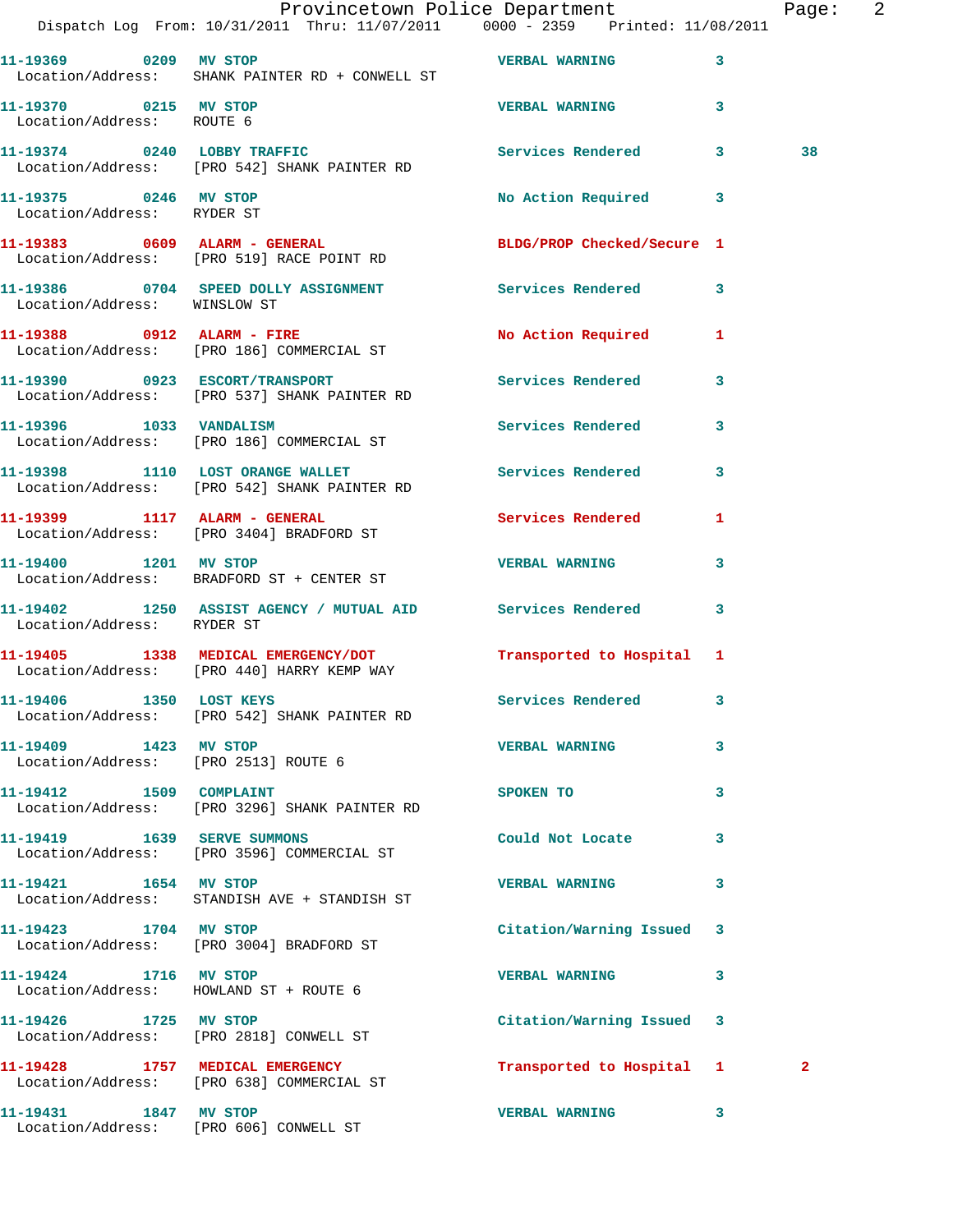|                                                                         | Dispatch Log From: 10/31/2011 Thru: 11/07/2011 0000 - 2359 Printed: 11/08/2011                          |                           |              |                 |
|-------------------------------------------------------------------------|---------------------------------------------------------------------------------------------------------|---------------------------|--------------|-----------------|
| 11-19432 1854 MV STOP                                                   | Location/Address: HARRY KEMP WAY + AUNT SUKEYS WAY                                                      | <b>VERBAL WARNING</b>     | 3            |                 |
|                                                                         | 11-19434 1915 MV STOP<br>Location/Address: ROUTE 6 + HOWLAND ST                                         | <b>VERBAL WARNING</b>     | 3            |                 |
| Location/Address: WINSLOW ST                                            | 11-19437 2012 SPEED DOLLY ASSIGNMENT Services Rendered 3                                                |                           |              |                 |
| 11-19439 2205 COMPLAINT<br>Location/Address: PLEASANT ST                |                                                                                                         | Services Rendered         | 3            |                 |
| 11-19440 2212 COMPLAINT                                                 | Location/Address: [PRO 1316] COMMERCIAL ST                                                              | Services Rendered         | 3            |                 |
|                                                                         | 11-19443 2254 MV STOP<br>Location/Address: BRADFORD ST + PEARL ST                                       | <b>VERBAL WARNING</b>     | 3            |                 |
| 11-19444 2255 COMPLAINT                                                 | Location/Address: [PRO 165] COMMERCIAL ST                                                               | Services Rendered 3       |              |                 |
| For Date: $11/02/2011$ - Wednesday                                      |                                                                                                         |                           |              |                 |
|                                                                         | 11-19447 0011 LOBBY TRAFFIC<br>Location/Address: [PRO 542] SHANK PAINTER RD                             | Services Rendered 3       |              | 12 <sub>2</sub> |
|                                                                         | 11-19450 0215 ASSIST CITIZEN<br>Location/Address: [PRO 3443] COMMERCIAL ST                              | Services Rendered 3       |              |                 |
| 11-19459 0622 MV STOP<br>Location/Address: SHANKPAINTER RD              |                                                                                                         | <b>VERBAL WARNING</b>     | 3            |                 |
| 11-19462 0649 MV STOP<br>Location/Address: HOWLAND ST                   |                                                                                                         | <b>VERBAL WARNING</b>     | 3            |                 |
|                                                                         | 11-19464 0720 SPEED DOLLY ASSIGNMENT Services Rendered<br>Location/Address: SHANKPAINTER RD + BROWNE ST |                           | 3            |                 |
|                                                                         | 11-19465 0805 COMPLAINT<br>Location/Address: [PRO 542] SHANK PAINTER RD                                 | No Action Required 3      |              |                 |
|                                                                         | Location/Address: [PRO 1645] HARRY KEMP WAY                                                             |                           | $\mathbf{3}$ |                 |
| 11-19471 0920 ASSIST CITIZEN<br>Location/Address: OLD COLONY WAY        |                                                                                                         | SPOKEN TO                 | 3            |                 |
| $11-19472$ 0957 LOST MA I/D<br>Location/Address: COMMERCIAL ST          |                                                                                                         | No Action Required 3      |              |                 |
|                                                                         | 11-19475    1005    ALARM - GENERAL<br>Location/Address: [PRO 365] COMMERCIAL ST                        | <b>No Action Required</b> | 1            |                 |
| 11-19477 1101 ASSIST CITIZEN                                            | Location/Address: [PRO 440] HARRY KEMP WAY                                                              | No Action Required        | $\mathbf{3}$ |                 |
| 11-19479 1108 ASSIST CITIZEN<br>Location/Address: CONWELL ST            |                                                                                                         | Services Rendered         | 3            |                 |
|                                                                         | Location/Address: [PRO 2277] BRADFORD ST                                                                | No Action Required        | 3            |                 |
| 11-19481 1229 COMPLAINT                                                 | Location/Address: [PRO 542] SHANK PAINTER RD                                                            | No Action Required        | 3            |                 |
| 11-19482 1244 ESCORT/TRANSPORT<br>Location/Address: [PRO 512] PRINCE ST |                                                                                                         | Services Rendered         | 3            |                 |
| 11-19486 1341 MEDICAL EMERGENCY                                         |                                                                                                         | Transported to Hospital 1 |              |                 |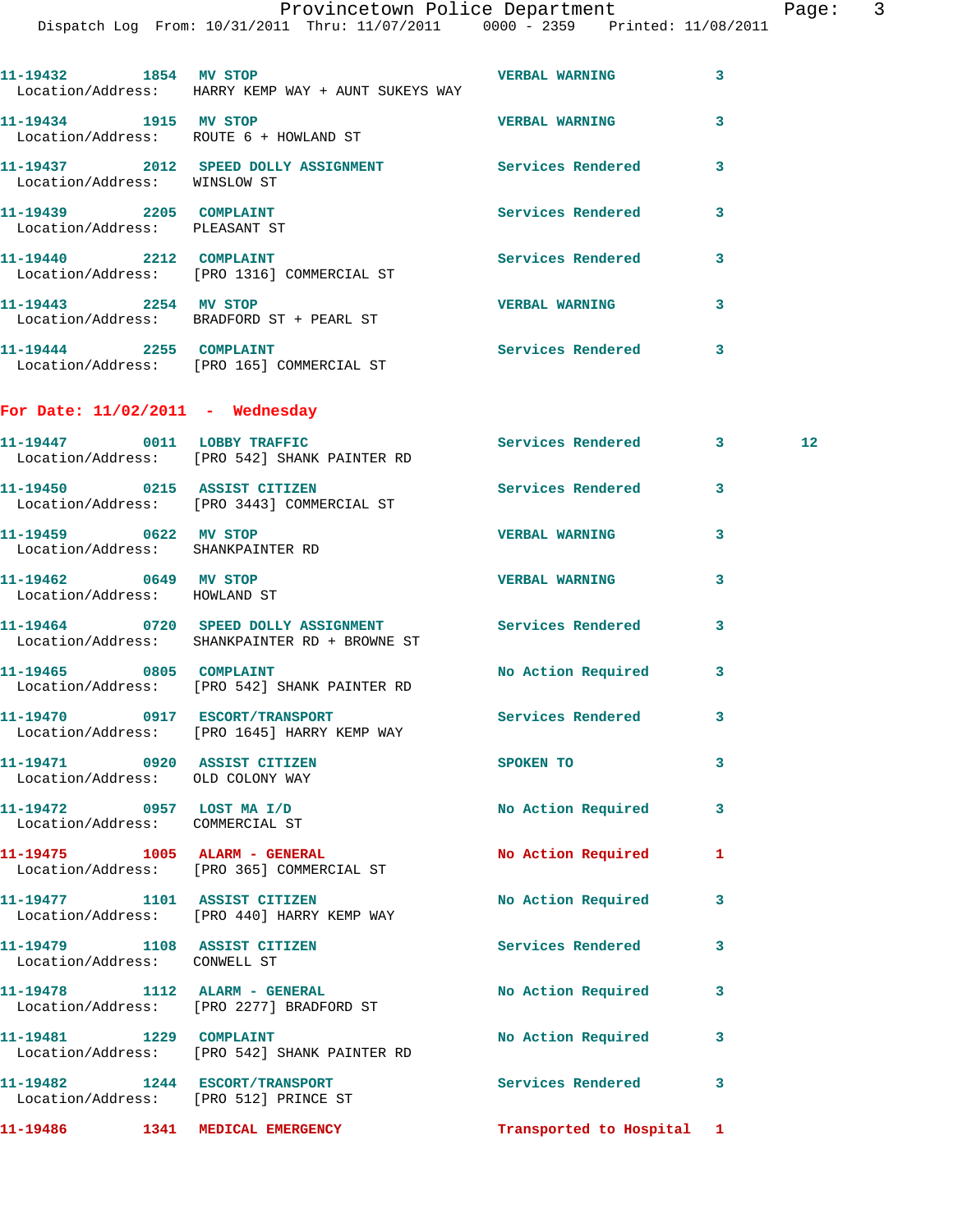|  | Provincetown Police Department                                                 | $\frac{4}{3}$<br>Page: |
|--|--------------------------------------------------------------------------------|------------------------|
|  | Dispatch Log From: 10/31/2011 Thru: 11/07/2011 0000 - 2359 Printed: 11/08/2011 |                        |

| Location/Address: BRADFORD ST                            |                                                                                   |                           |                         |
|----------------------------------------------------------|-----------------------------------------------------------------------------------|---------------------------|-------------------------|
|                                                          | Location/Address: [PRO 606] CONWELL ST                                            | <b>Services Rendered</b>  | $\mathbf{3}$            |
| 11-19492    1607    ALARM - FIRE                         | Location/Address: [PRO 2977] COMMERCIAL ST                                        | False Alarm               | $\mathbf{1}$            |
| 11-19496 1755 MV STOP                                    | Location/Address: [PRO 2818] CONWELL ST                                           | Citation/Warning Issued 3 |                         |
|                                                          | 11-19498 1855 SERVE RESTRAINING ORDER<br>Location/Address: [PRO 1491] STANDISH ST | <b>Services Rendered</b>  | $\overline{2}$          |
| 11-19502 2018 SERVE SUMMONS                              | Location/Address: [PRO 1506] BRADFORD ST                                          | Could Not Locate          | $\mathbf{3}$            |
| 11-19506 2101 COMPLAINT<br>Location/Address: BREWSTER ST |                                                                                   | Services Rendered         | $\mathbf{3}$            |
|                                                          | 11-19509 2251 ALARM - GENERAL<br>Location/Address: [PRO 1739] PILGRIM HEIGHTS RD  | False Alarm               | $\mathbf{1}$            |
|                                                          | 11-19510 2303 COMPLAINT<br>Location/Address: [PRO 43] BRADFORD ST                 | SPOKEN TO                 | $\overline{\mathbf{3}}$ |
| Location/Address: HARRY KEMP WAY                         | 11-19511 2320 MEDICAL EMERGENCY                                                   | <b>PATIENT REFUSAL</b>    | $\mathbf{1}$            |
|                                                          |                                                                                   |                           |                         |

## **For Date: 11/03/2011 - Thursday**

Location/Address: [PRO 105] COMMERCIAL ST

| 11-19522 0223 BURGLAR ALARM                                             | Location/Address: [PRO 545] SHANK PAINTER RD                                                               | <b>Services Rendered</b> | $\mathbf{1}$            |
|-------------------------------------------------------------------------|------------------------------------------------------------------------------------------------------------|--------------------------|-------------------------|
| 11-19537 0635 MV STOP                                                   | Location/Address: [PRO 3231] BRADFORD ST                                                                   | <b>VERBAL WARNING</b>    | $\overline{\mathbf{3}}$ |
|                                                                         | 11-19542 0726 SPEED DOLLY ASSIGNMENT<br>Location/Address: [PRO 1232] COMMERCIAL ST                         | <b>Services Rendered</b> | $\overline{\mathbf{3}}$ |
| 11-19546 0922 ALARM - GENERAL                                           | Location/Address: [PRO 488] MAYFLOWER AVE                                                                  | No Action Required       | $\mathbf{1}$            |
|                                                                         | 11-19547 0927 LOST PROPERTY-WALLET /LOCATED Services Rendered<br>Location/Address: [PRO 488] MAYFLOWER AVE |                          | $\mathbf{3}$            |
| Location/Address: [BAR] YARMOUTH                                        | 11-19551 0943 ASSIST AGENCY / NOTIFY                                                                       | <b>Services Rendered</b> | $\overline{\mathbf{3}}$ |
| 11-19552 0958 ASSIST CITIZEN<br>Location/Address: [PRO 891] CONWELL ST  |                                                                                                            | Services Rendered        | 3                       |
| 11-19553 0958 ALARM - GENERAL<br>Location/Address: [PRO 569] WINSLOW ST |                                                                                                            | No Action Required       | $\mathbf{1}$            |
| 11-19557 1041 FIRE, CO ALARM/WORK                                       | Location/Address: [PRO 186] COMMERCIAL ST                                                                  | No Action Required       | $\mathbf{1}$            |
| 11-19563 1141 MV STOP                                                   | Location/Address: BANGS ST + BRADFORD ST                                                                   | <b>VERBAL WARNING</b>    | 3                       |
| 11-19567 1204 MV STOP<br>Location/Address: ROUTE 6                      |                                                                                                            | <b>VERBAL WARNING</b>    | 3                       |
| 11-19575 1330 MV STOP                                                   | Location/Address: HARRY KEMP WAY + AUNT SUKEYS WAY                                                         | <b>VERBAL WARNING</b>    | 3                       |
|                                                                         | 11-19579 1501 FOUND FANNY PACK/RETURNED No Action Required                                                 |                          | 3                       |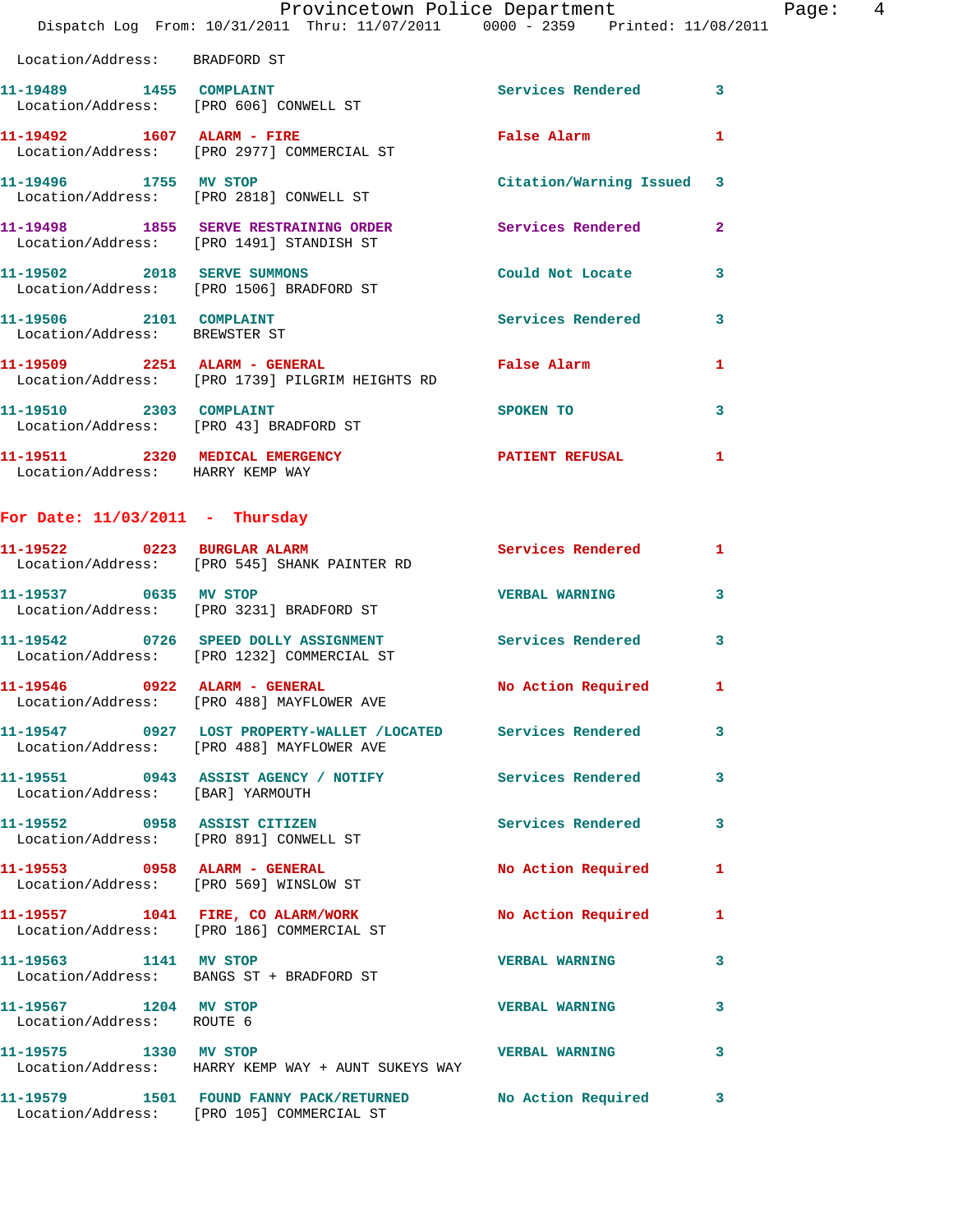|                                                          | Dispatch Log From: 10/31/2011 Thru: 11/07/2011 0000 - 2359 Printed: 11/08/2011                            | Provincetown Police Department |              | Page: 5 |  |
|----------------------------------------------------------|-----------------------------------------------------------------------------------------------------------|--------------------------------|--------------|---------|--|
|                                                          | 11-19582 1654 MEDICAL EMERGENCY 1 Transported to Hospital 1<br>Location/Address: [PRO 440] HARRY KEMP WAY |                                |              |         |  |
|                                                          | 11-19584 1754 SPEED DOLLY ASSIGNMENT Services Rendered 3<br>Location/Address: [PRO 542] SHANK PAINTER RD  |                                |              |         |  |
|                                                          | 11-19587 1826 ALARM - GENERAL<br>Location/Address: [PRO 3540] BRADFORD ST                                 | Services Rendered 1            |              |         |  |
|                                                          | 11-19591 1912 SERVE SUMMONS<br>Location/Address: [PRO 1381] FRANKLIN ST                                   | Could Not Locate               | $\mathbf{3}$ |         |  |
| 11-19595 2111 MV STOP<br>Location/Address: ROUTE 6       |                                                                                                           | VERBAL WARNING 3               |              |         |  |
| For Date: $11/04/2011$ - Friday                          |                                                                                                           |                                |              |         |  |
|                                                          | 11-19599 0021 LOBBY TRAFFIC<br>Location/Address: [PRO 542] SHANK PAINTER RD                               | Services Rendered 3            |              | 28      |  |
| 11-19603 0033 MV STOP                                    | Location/Address: BRADFORD ST + SHANK PAINTER RD                                                          | VERBAL WARNING 3               |              |         |  |
| Refer To Arrest: 11-254-AR                               | 11-19606 0123 SERVE WARRANT<br>Location/Address: [PRO 569] WINSLOW ST                                     | Arrest(s) Made 3               |              |         |  |
|                                                          | 11-19623 0601 MV STOP<br>Location/Address: SNAIL RD + ROUTE 6                                             | <b>VERBAL WARNING</b>          | 3            |         |  |
|                                                          | 11-19629 0846 ASSIST CITIZEN<br>Location/Address: [PRO 1783] FRANKLIN ST                                  | Services Rendered 3            |              |         |  |
|                                                          | 11-19630 0858 ASSIST CITIZEN<br>Location/Address: FRITZ'S WAY                                             | Services Rendered 3            |              |         |  |
|                                                          | 11-19632 0916 SERVE SUMMONS<br>Location/Address: [PRO 1506] BRADFORD ST                                   | Could Not Locate               | 3            |         |  |
|                                                          | 11-19633 0925 SERVE SUMMONS<br>Location/Address: [PRO 242] COMMERCIAL ST                                  | Could Not Locate 3             |              |         |  |
| 11-19636 0946 MV STOP<br>Location/Address: CENTER ST     |                                                                                                           | <b>VERBAL WARNING</b>          | 3            |         |  |
| 11-19642 1040 MV STOP                                    | Location/Address: BRADFORD ST + PEARL ST                                                                  | <b>VERBAL WARNING</b>          | 3            |         |  |
| 11-19647 1158 MV STOP                                    | Location/Address: PRINCE ST + BRADFORD ST                                                                 | VERBAL WARNING 3               |              |         |  |
|                                                          | 11-19648 1211 SERVE SUMMONS<br>Location/Address: [PRO 242] COMMERCIAL ST                                  | Services Rendered              | 3            |         |  |
| 11-19650 1219 MV STOP<br>Location/Address: RACE POINT RD |                                                                                                           | <b>VERBAL WARNING</b>          | 3            |         |  |
| 11-19652 1226 MV STOP<br>Location/Address: RACE POINT RD |                                                                                                           | <b>VERBAL WARNING</b>          | 3            |         |  |
| 11-19653 1232 MV STOP<br>Location/Address: RACE POINT RD |                                                                                                           | <b>VERBAL WARNING</b>          | 3            |         |  |
| 11-19657 1245 MV STOP<br>Location/Address: HOWLAND ST    |                                                                                                           | <b>VERBAL WARNING</b>          | 3            |         |  |
| 11-19658 1331 MV STOP                                    | Location/Address: STANDISH AVE + BRADFORD ST                                                              | <b>VERBAL WARNING</b>          | 3            |         |  |
| 11-19665 1442 MV STOP                                    |                                                                                                           | <b>VERBAL WARNING</b>          | 3            |         |  |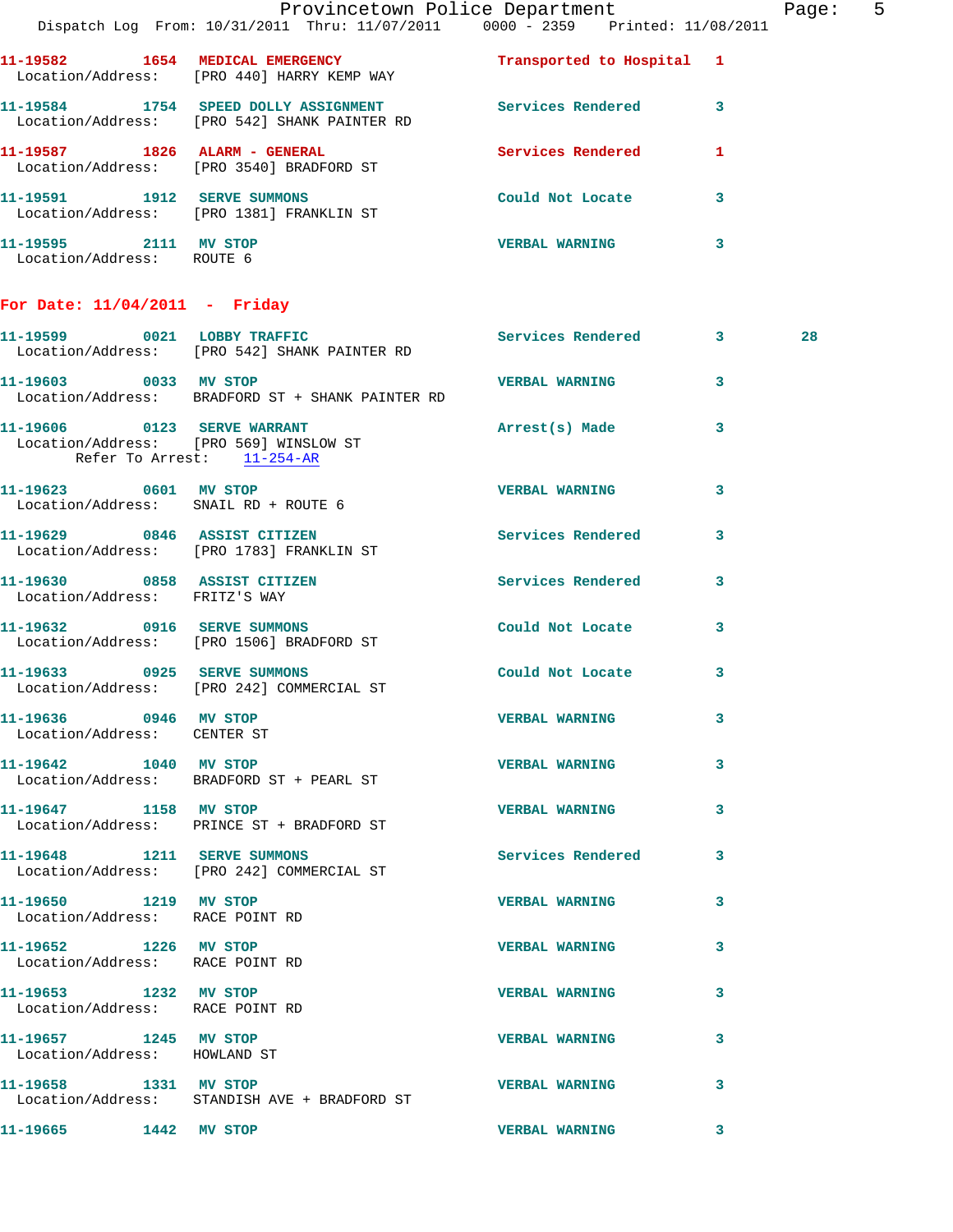|                                                            |                                                                                                        | Provincetown Police Department |                | Page: | 6 |
|------------------------------------------------------------|--------------------------------------------------------------------------------------------------------|--------------------------------|----------------|-------|---|
|                                                            | Dispatch Log From: 10/31/2011 Thru: 11/07/2011 0000 - 2359 Printed: 11/08/2011                         |                                |                |       |   |
|                                                            | Location/Address: BRADFORD ST + CARVER CT                                                              |                                |                |       |   |
| 11-19680 1615 COMPLAINT                                    | Location/Address: [PRO 542] SHANK PAINTER RD                                                           | No Action Required 3           |                |       |   |
| 11-19678 1619 MV STOP                                      | Location/Address: [PRO 2818] CONWELL ST                                                                | <b>VERBAL WARNING</b>          | 3              |       |   |
|                                                            | 11-19681 1632 SUSPICIOUS ACTIVITY/M/V Unfounded<br>Location/Address: [PRO 525] COMMERCIAL ST           |                                | $\overline{2}$ |       |   |
| Refer To Arrest: 11-256-AR                                 | 11-19684 1658 MEDICAL EMERGENCY<br>Location/Address: [PRO 2539] RYDER ST<br>Refer To $P/C$ : 11-255-AR | Protective Custody             | $\mathbf{1}$   |       |   |
|                                                            | 11-19688 1751 MEDICAL EMERGENCY<br>Location/Address: [PRO 542] SHANK PAINTER RD                        | Transported to Hospital 1      |                |       |   |
| 11-19696 1935 MV STOP                                      | Location/Address: [PRO 2452] SHANK PAINTER RD                                                          | <b>VERBAL WARNING</b>          | 3              |       |   |
| 11-19699 2000 MV STOP<br>Location/Address: ROUTE 6         |                                                                                                        | <b>VERBAL WARNING</b>          | 3              |       |   |
| Location/Address: OLD ANN PAGE WAY                         | 11-19700 2007 SUSPICIOUS ACTIVITY Could Not Locate                                                     |                                | $\overline{2}$ |       |   |
|                                                            | 11-19707 2149 MEDICAL EMERGENCY<br>Location/Address: [PRO 1865] COMMERCIAL ST                          | Investigated                   | 1              |       |   |
| 11-19708 2246 ALARM - GENERAL                              | Location/Address: [PRO 833] COMMERCIAL ST                                                              | False Alarm                    | 1              |       |   |
| For Date: $11/05/2011$ - Saturday                          |                                                                                                        |                                |                |       |   |
| 11-19716 0145 MV STOP<br>Location/Address: OFF CEMETERY RD |                                                                                                        | No Action Required 3           |                |       |   |
| Location/Address: ALDEN ST                                 |                                                                                                        |                                | 3              |       |   |
| 11-19737 0924 MV STOP                                      | Location/Address: BRADFORD ST + GOSNOLD ST                                                             | <b>VERBAL WARNING</b>          | 3              |       |   |
|                                                            | 11-19739 0952 SERVE SUMMONS<br>Location/Address: [PRO 2271] PLEASANT ST                                | Could Not Locate 3             |                |       |   |
|                                                            | 11-19740 1003 SERVE SUMMONS<br>Location/Address: [PRO 1810] FRANKLIN ST                                | Could Not Locate 3             |                |       |   |
|                                                            | 11-19745 1027 SERVE SUMMONS<br>Location/Address: [PRO 3195] COMMERCIAL ST                              | Could Not Locate               | 3              |       |   |
| 11-19750 1119 MV STOP                                      | Location/Address: [PRO 518] RACE POINT RD                                                              | VERBAL WARNING 3               |                |       |   |
| 11-19751 1132 MV STOP                                      | Location/Address: [PRO 518] RACE POINT RD                                                              | No Action Required             | 3              |       |   |
| 11-19763 1342 MV STOP                                      | Location/Address: BRADFORD ST + COOK ST                                                                | VERBAL WARNING 3               |                |       |   |
|                                                            | 11-19768 1427 SERVE SUMMONS<br>Location/Address: [PRO 1810] FRANKLIN ST                                | Could Not Locate               | 3              |       |   |
| 11-19769 1432 MV STOP                                      | Location/Address: [PRO 413] CONWELL ST                                                                 | <b>VERBAL WARNING</b>          | 3              |       |   |
| 11-19771 1449 MV STOP                                      |                                                                                                        | <b>VERBAL WARNING</b>          | 3              |       |   |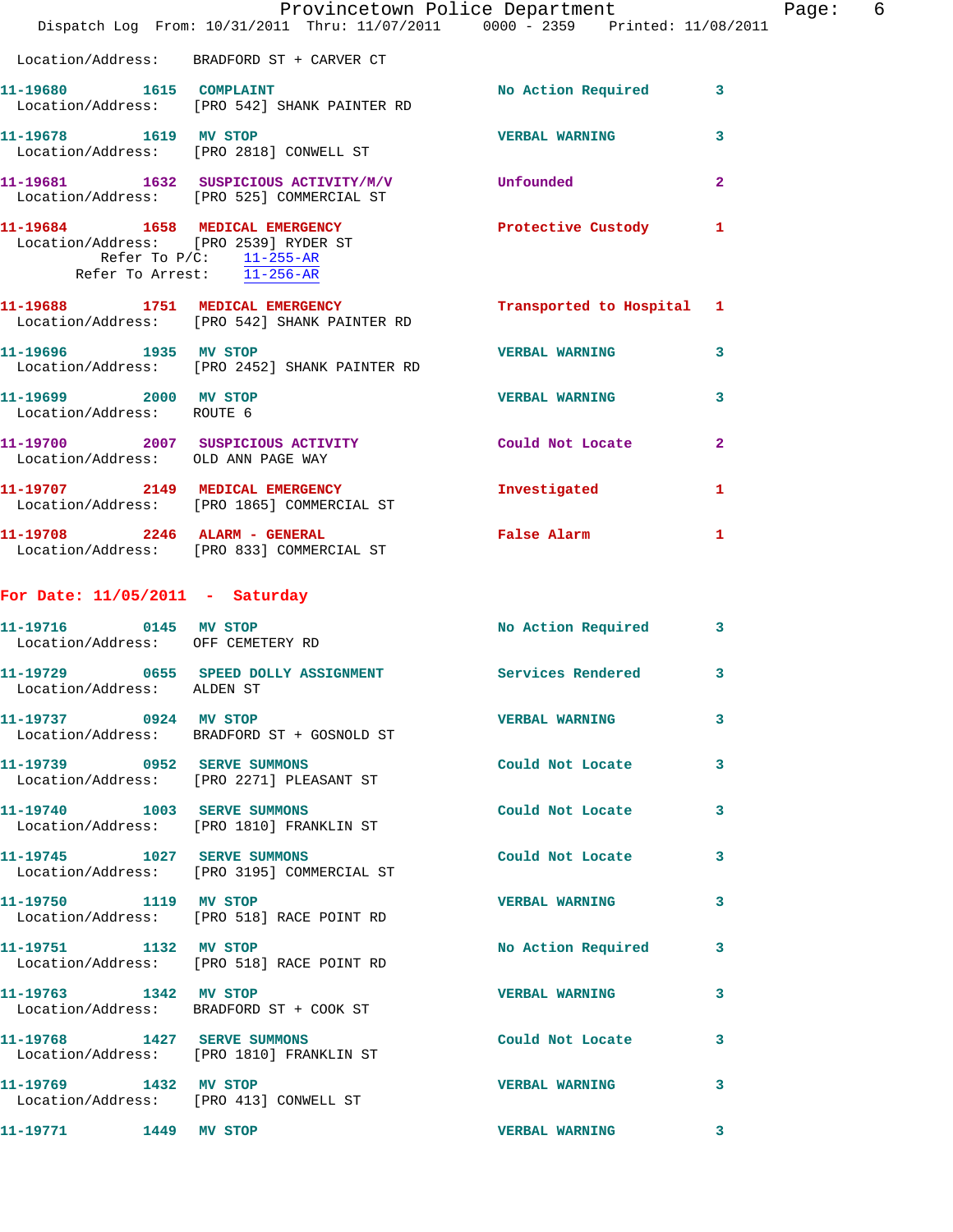|                                                     | Dispatch Log From: 10/31/2011 Thru: 11/07/2011 0000 - 2359 Printed: 11/08/2011                      | Provincetown Police Department | -7<br>Page:  |
|-----------------------------------------------------|-----------------------------------------------------------------------------------------------------|--------------------------------|--------------|
|                                                     | Location/Address: HARRY KEMP WAY + CONWELL ST                                                       |                                |              |
|                                                     | 11-19773 1611 FOUND PROPERTY-WALLET<br>Location/Address: [PRO 526] RYDER ST EXT                     | No Action Required 3           |              |
|                                                     | 11-19776 1639 LOST PROPERTY-WALLET<br>Location/Address: [PRO 3296] SHANK PAINTER RD                 | No Action Required 3           |              |
| 11-19778 1646 MV STOP                               | Location/Address: [PRO 2391] BRADFORD ST                                                            | VERBAL WARNING 3               |              |
| 11-19782 1706 MV STOP                               | Location/Address: [PRO 1882] SHANK PAINTER RD                                                       | Citation/Warning Issued 3      |              |
| 11-19786 1729 MV STOP<br>Location/Address: ROUTE 6  |                                                                                                     | Citation/Warning Issued 3      |              |
| 11-19789 1748 MV STOP<br>Location/Address: RYDER ST |                                                                                                     | Citation/Warning Issued 3      |              |
| 11-19790 1758 MV STOP                               | Location/Address: CENTER ST + BRADFORD ST                                                           | <b>VERBAL WARNING</b>          | 3            |
|                                                     | 11-19795 1856 SPEED DOLLY ASSIGNMENT<br>Location/Address: [PRO 542] SHANK PAINTER RD                | No Action Required             | $\mathbf{3}$ |
|                                                     | 11-19803 2018 COMPLAINT<br>Location/Address: [PRO 395] COMMERCIAL ST                                | No Action Required 3           |              |
| 11-19811 2207 MV STOP                               | Location/Address: HIGH POLE + BRADFORD ST                                                           | <b>VERBAL WARNING</b>          | $\mathbf{3}$ |
| 11-19815 2217 MV STOP                               | Location/Address: [PRO 43] BRADFORD ST                                                              | <b>VERBAL WARNING</b>          | 3            |
| For Date: $11/06/2011$ - Sunday                     |                                                                                                     |                                |              |
|                                                     | 11-19826 0016 MEDICAL EMERGENCY Services Rendered<br>Location/Address: [PRO 542] SHANK PAINTER RD   |                                | 1            |
| 11-19828 0038 MV STOP                               | Location/Address: [PRO 536] SHANK PAINTER RD                                                        | <b>VERBAL WARNING</b>          | $\mathbf{3}$ |
| 11-19832 0109 MV STOP                               | Location/Address: [PRO 43] BRADFORD ST                                                              | <b>VERBAL WARNING 3</b>        |              |
|                                                     | 11-19834 0115 DISTURBANCE<br>Location/Address: [PRO 165] COMMERCIAL ST                              | Peace Restored 1               |              |
| 11-19835 0118 MV STOP                               | Location/Address: [PRO 539] SHANK PAINTER RD                                                        | No Action Required 3           |              |
|                                                     | 11-19846 0516 ALARM - GENERAL<br>Location/Address: [PRO 2989] COMMERCIAL ST                         | Services Rendered 1            |              |
| 11-19850 0613 MV STOP                               | Location/Address: [PRO 571] ALDEN ST                                                                | BLDG/PROP Checked/Secure 3     |              |
| Location/Address: SHANKPAINTER RD                   | 11-19855 0759 SPEED DOLLY ASSIGNMENT Services Rendered 3                                            |                                |              |
| 11-19863 1016 MV STOP                               | Location/Address: [PRO 43] BRADFORD ST                                                              | VERBAL WARNING 3               |              |
| 11-19865 1023 MV STOP                               | Location/Address: [PRO 2577] BRADFORD ST                                                            | VERBAL WARNING 3               |              |
|                                                     | 11-19866 1029 MEDICAL EMERGENCY Services Rendered 1<br>Location/Address: [PRO 542] SHANK PAINTER RD |                                |              |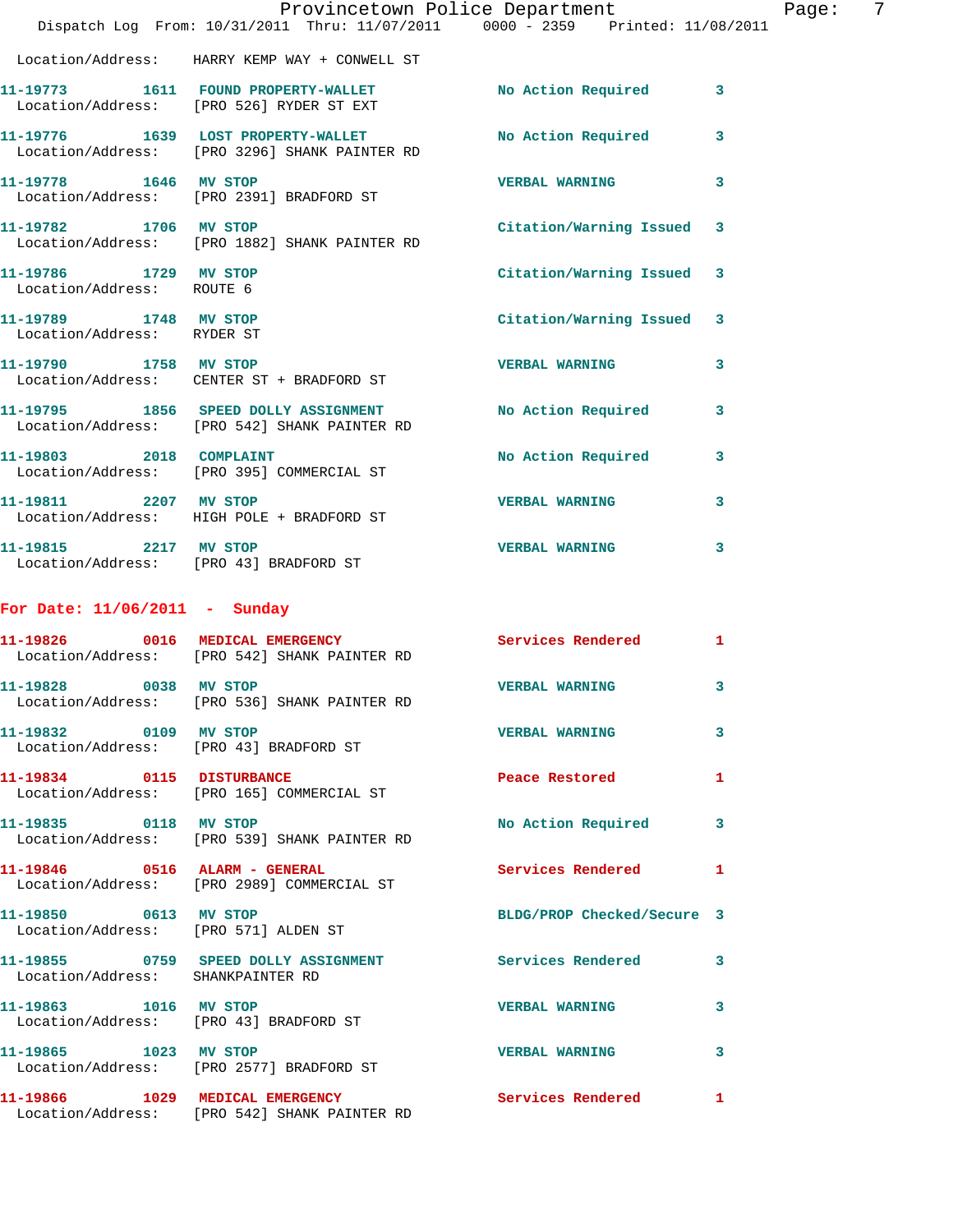|                                                                          | Provincetown Police Department<br>Dispatch Log From: 10/31/2011 Thru: 11/07/2011 0000 - 2359 Printed: 11/08/2011 |                          |   |
|--------------------------------------------------------------------------|------------------------------------------------------------------------------------------------------------------|--------------------------|---|
|                                                                          | 11-19868 1034 COMPLAINT<br>Location/Address: [PRO 2233] COMMERCIAL ST                                            | Services Rendered        | 3 |
| Location/Address: SHANKPAINTER RD                                        | 11-19870 1058 ASSIST AGENCY / MUTUAL AID Services Rendered                                                       |                          | 3 |
| 11-19877 1131 MV STOP                                                    | Location/Address: CEMETERY RD + CONWELL ST                                                                       | <b>VERBAL WARNING</b>    | 3 |
| 11-19880 1154 MV STOP<br>Location/Address: FREEMAN ST                    |                                                                                                                  | <b>VERBAL WARNING</b>    | 3 |
|                                                                          | 11-19884 1301 FOUND PURSE<br>Location/Address: [PRO 2390] COMMERCIAL ST                                          | Services Rendered        | 3 |
|                                                                          | 11-19885 1305 LOST KEYS<br>Location/Address: [PRO 542] SHANK PAINTER RD                                          | <b>Services Rendered</b> | 3 |
| 11-19887 1315 MV STOP                                                    | Location/Address: BRADFORD ST + HIGH POLE                                                                        | <b>VERBAL WARNING</b>    | 3 |
| 11-19891 1350 MV STOP<br>Location/Address: SANDY HILL LN                 |                                                                                                                  | <b>VERBAL WARNING</b>    | 3 |
| 11-19894 1517 SERVE SUMMONS                                              | Location/Address: [PRO 1810] FRANKLIN ST                                                                         | Could Not Locate         | 3 |
|                                                                          | 11-19898 1651 FOUND BACK PACK<br>Location/Address: [PRO 2500] COMMERCIAL ST                                      | Services Rendered        | 3 |
|                                                                          | 11-19901 1829 LOST WALLET/FOUND<br>Location/Address: [PRO 3296] SHANK PAINTER RD                                 | Services Rendered        | 3 |
|                                                                          | 11-19903 1951 SPEED DOLLY ASSIGNMENT Services Rendered<br>Location/Address: [PRO 542] SHANK PAINTER RD           |                          | 3 |
| For Date: $11/07/2011$ - Monday                                          |                                                                                                                  |                          |   |
|                                                                          | 11-19939 0649 MV STOP<br>Location/Address: [PRO 1733] SHANK PAINTER RD                                           | <b>VERBAL WARNING</b>    | 3 |
|                                                                          | Location/Address: [PRO 1180] COMMERCIAL ST                                                                       | <b>Services Rendered</b> | 3 |
| 11-19944 1040 ALARM - FIRE<br>Location/Address: COMMERCIAL ST            |                                                                                                                  | No Action Required       | 1 |
| 11-19945 1109 LOST KEY FOB                                               | Location/Address: [PRO 542] SHANK PAINTER RD                                                                     | No Action Required       | 3 |
| 11-19946 1151 MEDICAL EMERGENCY<br>Location/Address: [PRO 3222] ALDEN ST |                                                                                                                  | Transported to Hospital  | 1 |
| 11-19951 1324 MV STOP                                                    | Location/Address: BRADFORD ST + PRINCE ST                                                                        | <b>VERBAL WARNING</b>    | 3 |
| 11-19952 1334 MV STOP                                                    | Location/Address: BRADFORD ST + HIGH POLE                                                                        | <b>VERBAL WARNING</b>    | 3 |

Location/Address: [PRO 37] BRADFORD ST

Location/Address: [PRO 539] SHANK PAINTER RD

Location/Address: [PRO 2479] ROUTE 6

Location/Address: SNAIL RD

**11-19956 1434 MEDICAL EMERGENCY Services Rendered 1 11-19959 1506 MV STOP Services Rendered 3** 

**11-19960 1509 COMPLAINT Services Rendered 3** 

**11-19969 1751 MV STOP VERBAL WARNING 3** 

Page: 8<br>D11